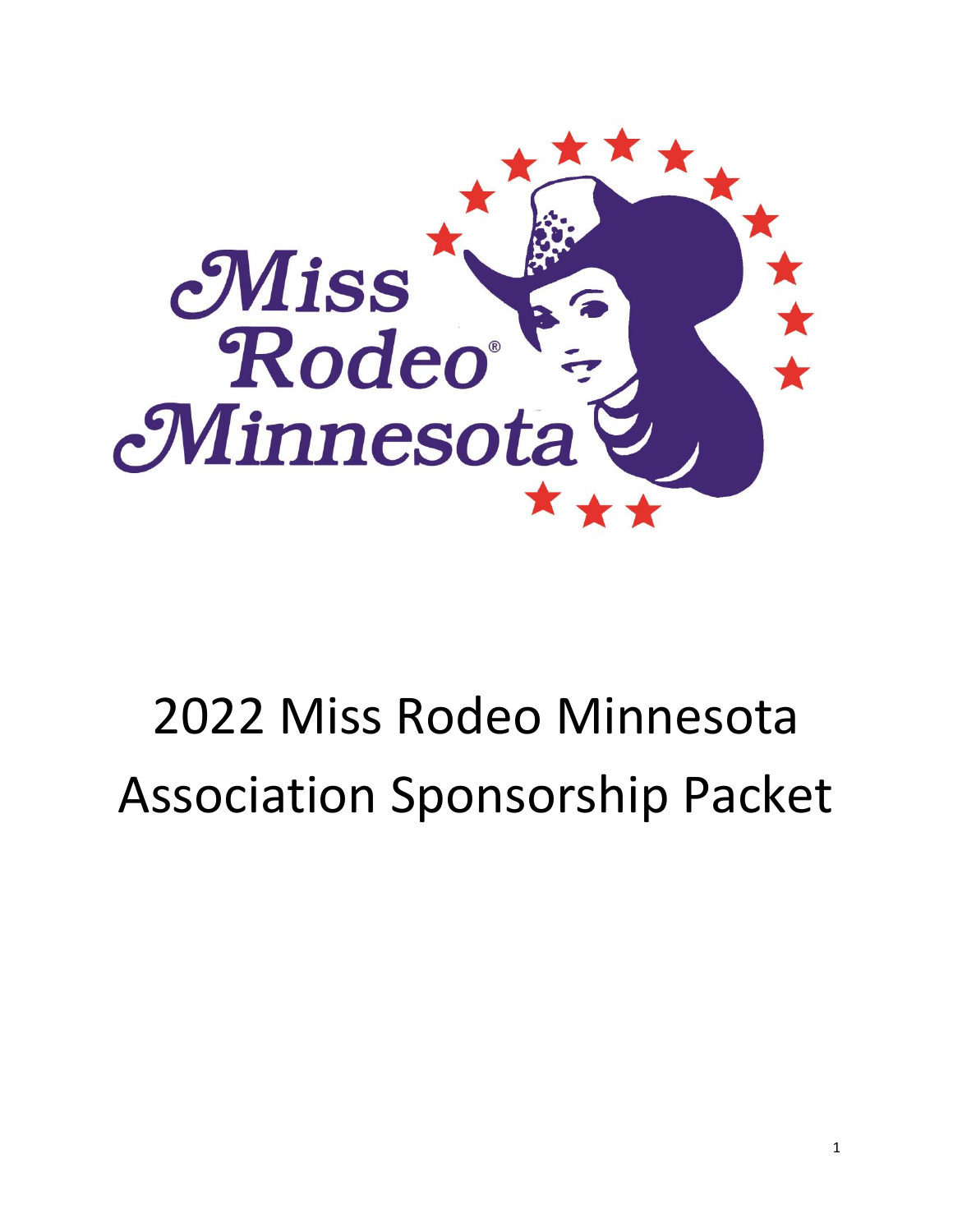# **TABLE OF CONTENTS**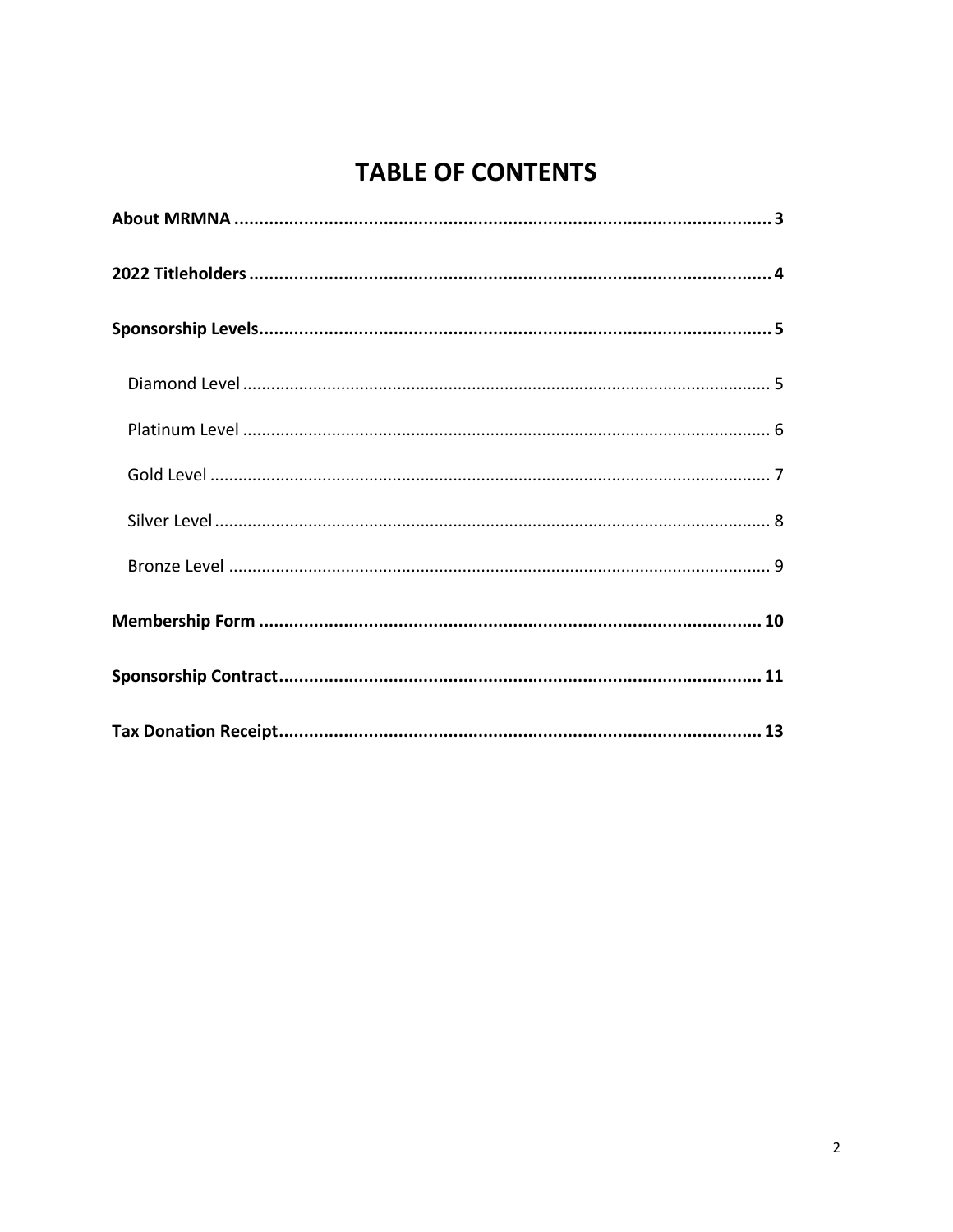#### Dear Prospective Sponsor,

The Miss Rodeo Minnesota Association (MRMNA) is an organization made up of volunteers who believe in the advancement of Minnesota's youth and young women. Through the Association, we work to promote the sport of rodeo while preserving our western heritage through education, leadership development, community service, and personal growth.

Miss Rodeo Minnesota Association is a recognized 501(c)(3) non-profit organization dedicated to providing educational scholarship awards to the young women of Minnesota. We provide the opportunity to represent the western way of life, promote professional rodeo and the State of Minnesota, by building community outreach, public relations skills, and public speaking ability.

The Miss Rodeo Minnesota Pageant is held annually to select young ladies ages, 5-27, who have the desire and enthusiasm to serve as a goodwill ambassador in the State of Minnesota for the sport of rodeo. We select a Miss Rodeo Minnesota (age 21–27), Miss Teen Rodeo Minnesota (age 16-20), Miss Junior Rodeo Minnesota (age 11–15) and Miss Rodeo Minnesota Sweethearts (age 5–10).

The title of Miss Rodeo Minnesota is also given the prestigious opportunity to represent Minnesota in the Miss Rodeo America Pageant. The Miss Rodeo America Pageant is held in December each year in conjunction with the Wrangler National Finals Rodeo in Las Vegas, Nevada. The title of Miss Rodeo America promotes our western heritage and the sport of professional rodeo at a national level. In addition, during the pageant competition they provide educational scholarships for the participants.

Sponsorships are a great opportunity for businesses to advertise and at the same time establish a sense of rapport between your company and the surrounding community. Following this page, you will notice multiple partnership opportunities to represent and promote your brand to the best of our abilities. Without the support from our generous sponsors, the Miss Rodeo Minnesota program would not be possible.

Through our partnership, we can expand our program in an effort make a difference in the lives of Minnesota youth. Thank you in advance for your support and consideration of the Miss Rodeo Minnesota Association.

If you have any questions or would like to plan a sponsorship meeting to promote your business, our contact information is included.

Sincerely,

Ashley Kollodge Kay Scholten MRMNA Secretary MRMNA President [sponsorshipdirectormn@gmail.com](mailto:sponsorshipdirectormn@gmail.com) [kayscholten2@gmail.com](mailto:kayscholten2@gmail.com)





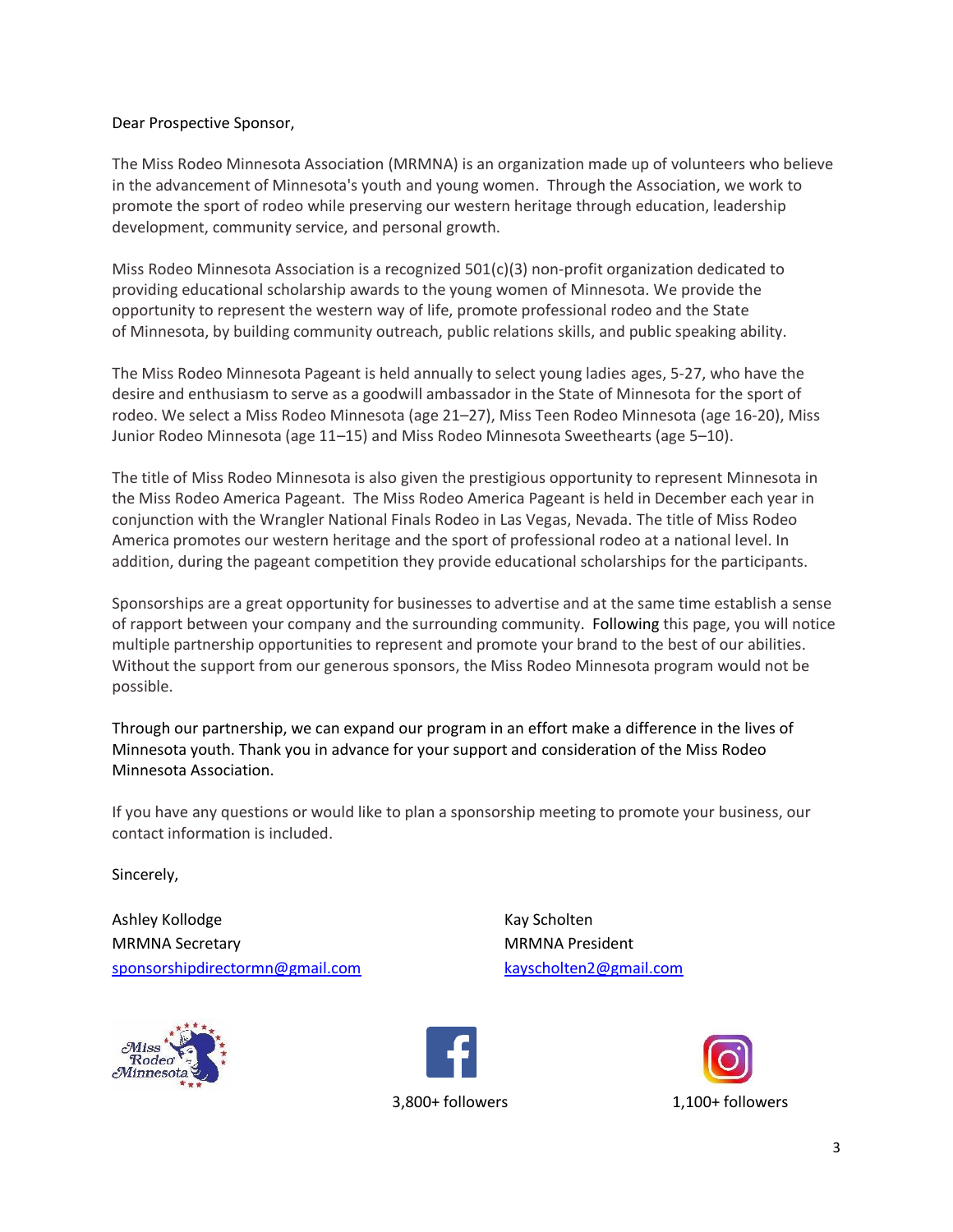# **2022 TITLEHOLDERS**

**Miss Rodeo Minnesota:** Sophia Hillmann **Miss Teen Rodeo Minnesota:** Summer Hill **Miss Junior Rodeo Minnesota:** Anna Lloyd **Miss Rodeo Minnesota Sweetheart:** Avery Ecklund & Bristol Siedow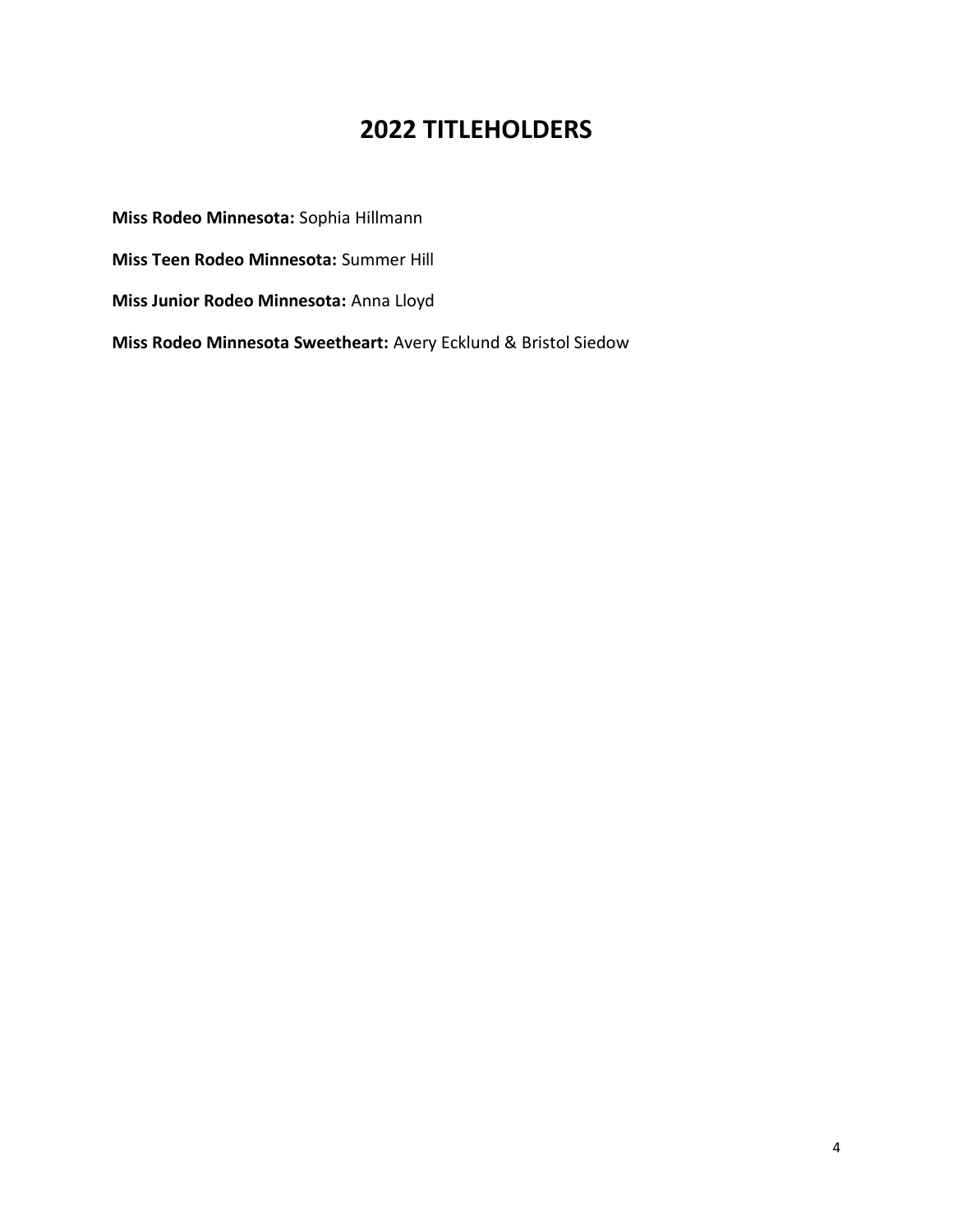# **2022 SPONSORSHIP LEVELS**

### **Diamond: \$2,500+**

- Business logo in prime placement on front of official autograph sheets that will be handed out at every appearance throughout 2022
- Logo placement on sides of the 2022 Miss Rodeo Minnesota titleholder vehicle
- Listed on the Miss Rodeo Minnesota page in the 2023 Miss Rodeo America pageant program distributed nationally. Can customize this if sponsoring a Teen/Jr/Sweetheart.
- Schedule Miss Rodeo Minnesota titleholder for 2 appearances and/or autograph events at your business. The event will be promoted by Miss Rodeo Minnesota. We would like to tailor this event to your specific needs. Examples include attending a fundraising or community event that your business is involved with. This must be scheduled in advance with the MRMNA.
- Your business will be mentioned in 5 posts on Miss Rodeo Minnesota 2022 online platforms: MRMN website, Facebook, Instagram, and quarterly newsletter sent to current members
- 4 tickets will be provided to all official Miss Rodeo Minnesota events; Coronation, Pageant, sendoff events.
- Public thank you at 2022 Miss Rodeo Minnesota titleholder coronation
- MRMNA will provide a professional photograph taken with business or item/product signed by Miss Rodeo Minnesota titleholder
- Business listed on Miss Rodeo Minnesota website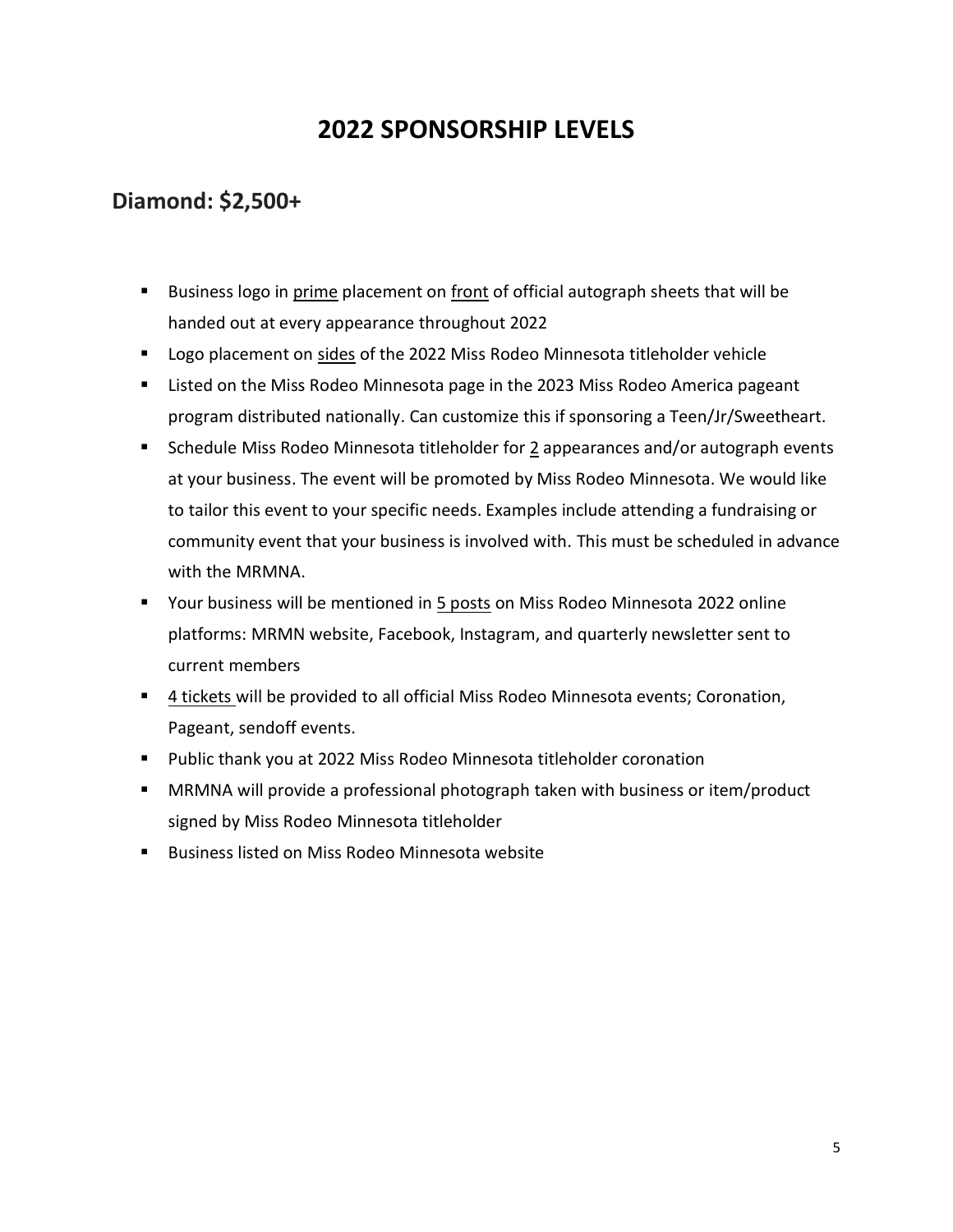# **Platinum: \$1,000 - \$2,499**

- Business logo in medium placement on front of official autograph sheets that will be handed out at every appearance throughout 2022
- Logo placement on back window of the 2022 Miss Rodeo Minnesota titleholder vehicle
- Schedule Miss Rodeo Minnesota titleholder for 1 appearance and/or autograph event at your business. This event will be promoted by Miss Rodeo Minnesota. We would like to tailor this event to your specific needs. Examples include attending a fundraising or community event that your business is involved with. Must be scheduled in advance with the MRMNA.
- Your business will be mentioned in 4 posts on Miss Rodeo Minnesota 2022 online platforms: MRMN website, Facebook, Instagram, and quarterly newsletter sent to current members
- 2 tickets will be provided to all official Miss Rodeo Minnesota events; Coronation, Pageant, sendoff events.
- Public thank you at 2022 Miss Rodeo Minnesota titleholder coronation
- Business listed on Miss Rodeo Minnesota website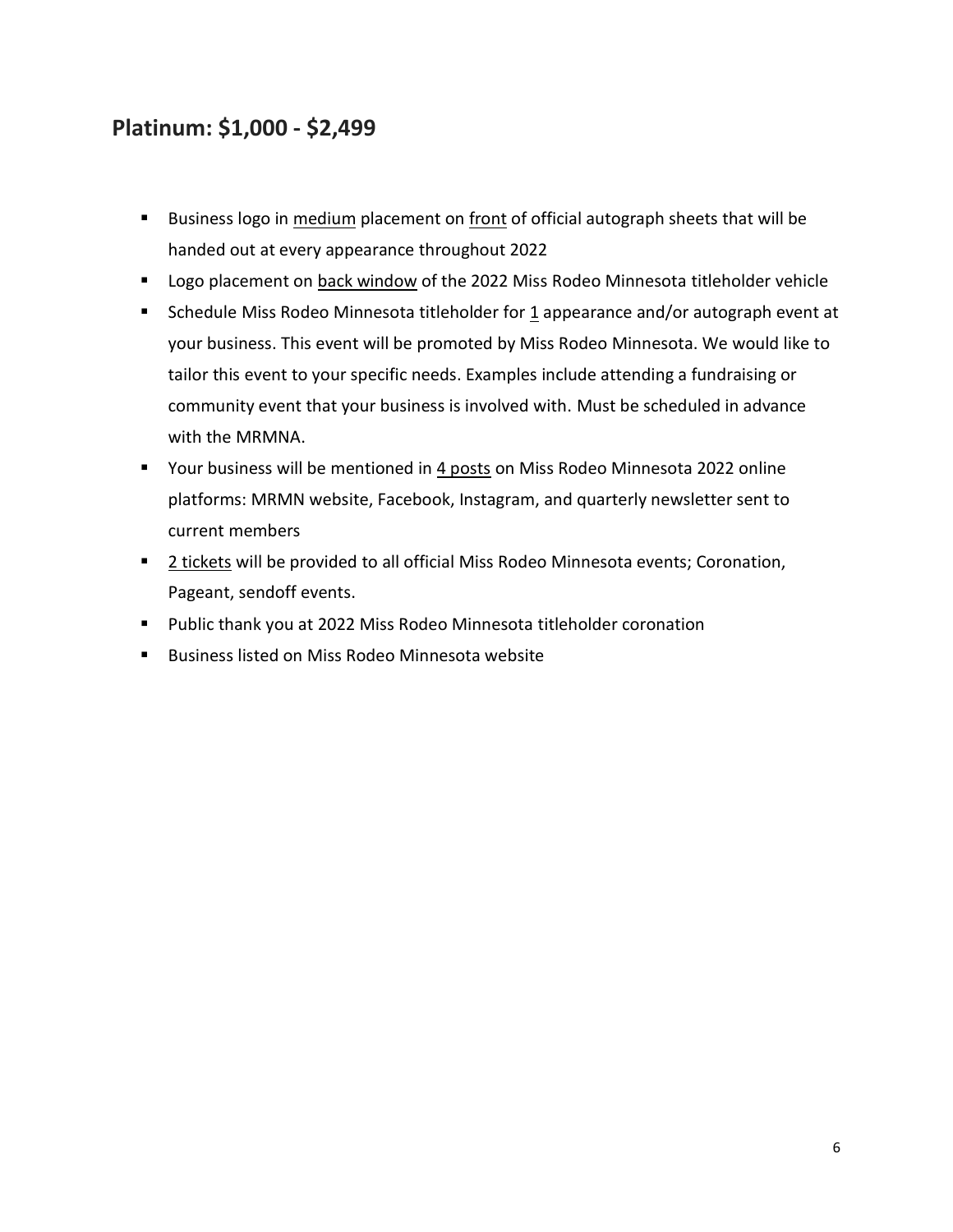## **Gold: \$500 - \$999**

- Business logo in medium size on back of official autograph sheets that will be handed out at every appearance throughout 2022
- Your business will be mentioned in 3 posts on Miss Rodeo Minnesota 2022 online platforms: MRMN website, Facebook, Instagram, and quarterly newsletter sent to current members
- **<u>I ticket</u>** will be provided to all official Miss Rodeo Minnesota events; Coronation, Pageant, sendoff events.
- Public thank you at 2022 Miss Rodeo Minnesota titleholder coronation
- Business listed on Miss Rodeo Minnesota website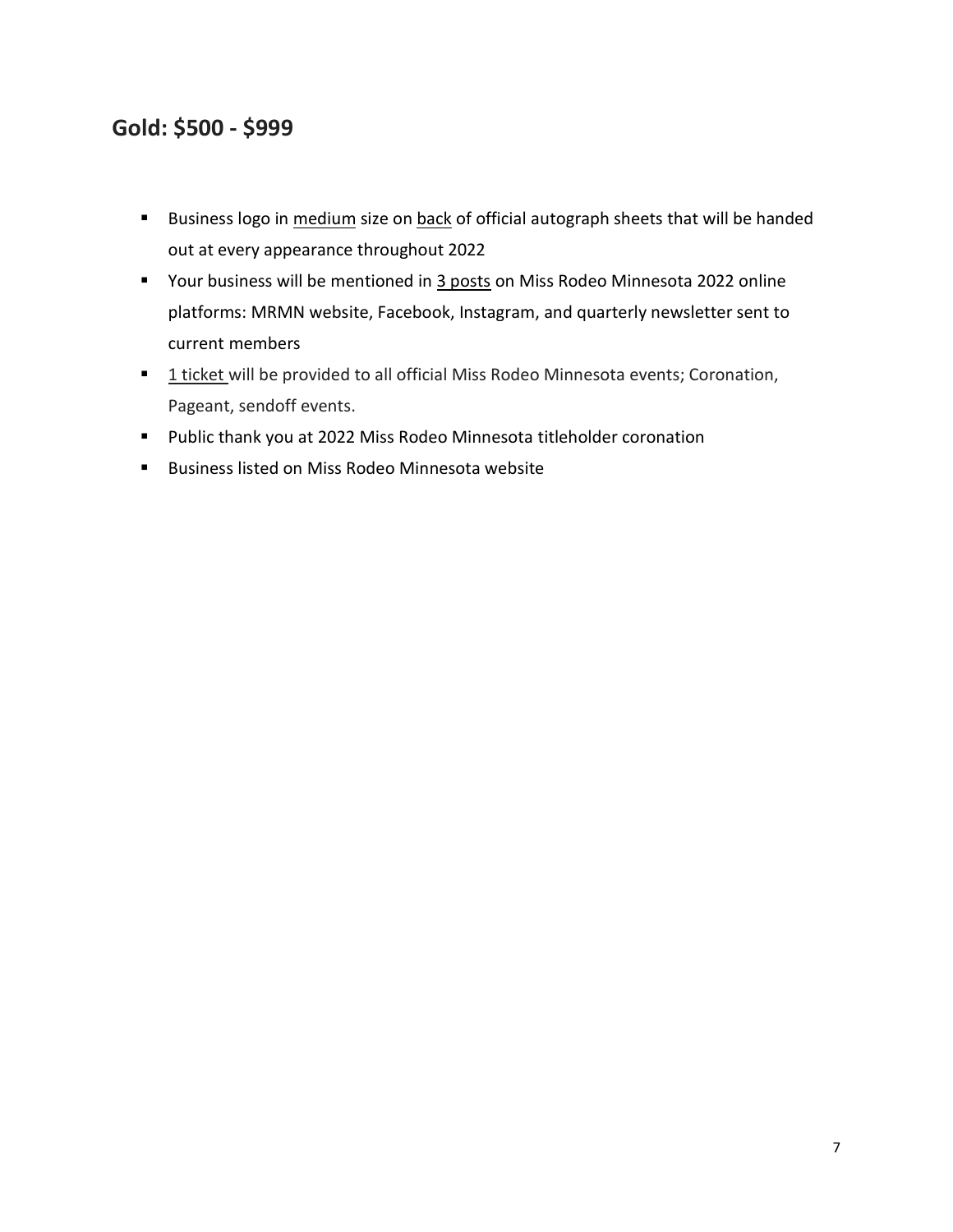# **Silver: \$250 - \$499**

- Business logo in small size on back of official autograph sheets that will be handed out at every appearance throughout 2022, with over
- Your business will be mentioned in 2 posts on Miss Rodeo Minnesota 2022 online platforms: MRMN website, Facebook, Instagram, and quarterly newsletter sent to current members
- Public thank you at 2022 Miss Rodeo Minnesota titleholder coronation
- Business listed on Miss Rodeo Minnesota website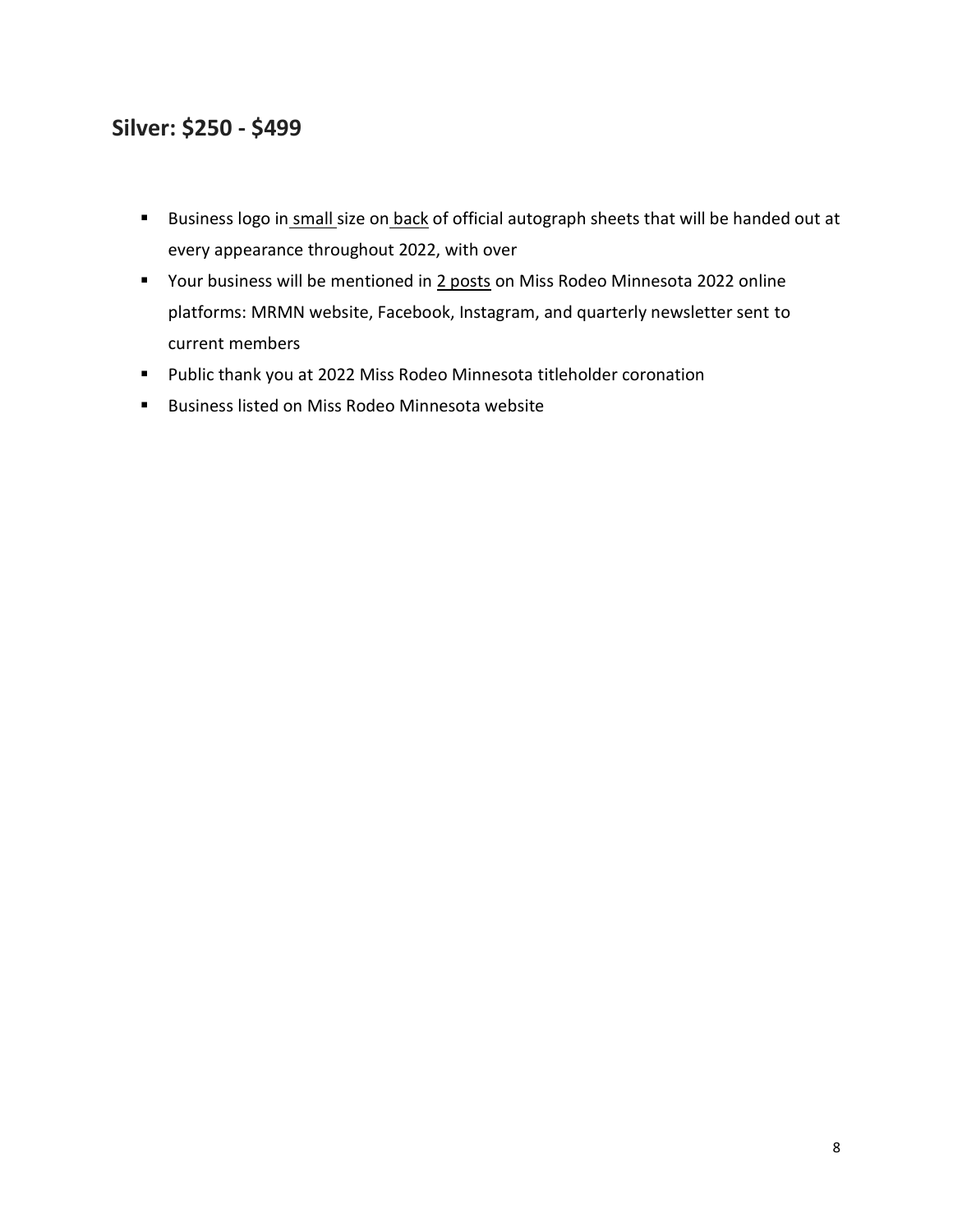### **Bronze: \$100 - \$249**

- Business listed in small print placement on back of official autograph sheets that will be handed out at every appearance throughout 2022
- Your business will be mentioned in 1 post on Miss Rodeo Minnesota 2022 online platforms: MRMN website, Facebook, Instagram, and quarterly newsletter sent to current members
- Public thank you at 2022 Miss Rodeo Minnesota titleholder coronation
- Business name listed on Miss Rodeo Minnesota website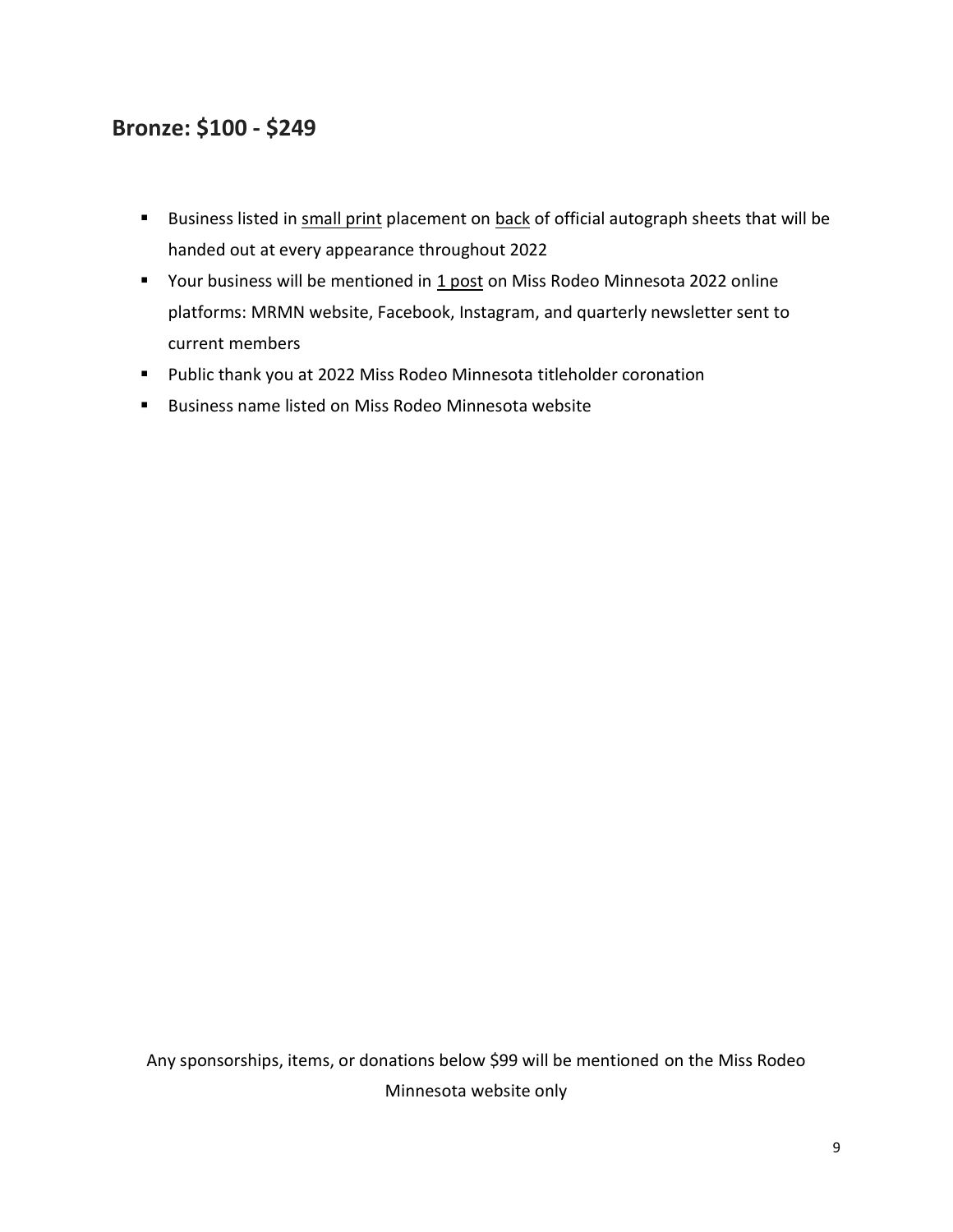

### **Miss Rodeo Minnesota Association Annual Membership Thank you – we look forward to working together! ALL MEMBERSHIP FUNDS GO TOWARD OUR SCHOLARSHIPS**

| <b>NAME</b>                                       |  |
|---------------------------------------------------|--|
| <b>ADDRESS</b>                                    |  |
| <b>PHONE#</b>                                     |  |
| (PRIMARY)                                         |  |
| Is this a CELL PHONE or LANDLINE ? (CIRCLE ONE)   |  |
| If a cell, will you accept a text message? Yes No |  |
| <b>EMAIL</b>                                      |  |
| <b>ADDRESS</b>                                    |  |
|                                                   |  |

**As we work to promote an opportunity for young women to grow and learn and enjoy activities with horses, we have several areas that you might enjoy. Please check any areas that you are interested in helping.**

**Publicity/Social Media \_\_\_\_\_ Horsemanship Training \_\_\_\_\_**

**Fundraising \_\_\_\_\_ Pageant Event \_\_\_\_\_**

### **MEMBERSHIP YEAR IS FROM JANUARY 1 – DECEMBER 31**

**\_\_\_\_\_\_\_\_\_\_ \$20 for 1 year Membership**

**\_\_\_\_\_\_\_\_\_\_ \$50 Group Membership – 1 year (available to families, rodeo committees, round-up club, businesses and other civic groups) 1 vote per group**

**Please make your checks payable to MRMNA and return with this form to: Miss Rodeo Minnesota Association 1640 Keanan Ln, Apt 1D Altoona, WI 54720**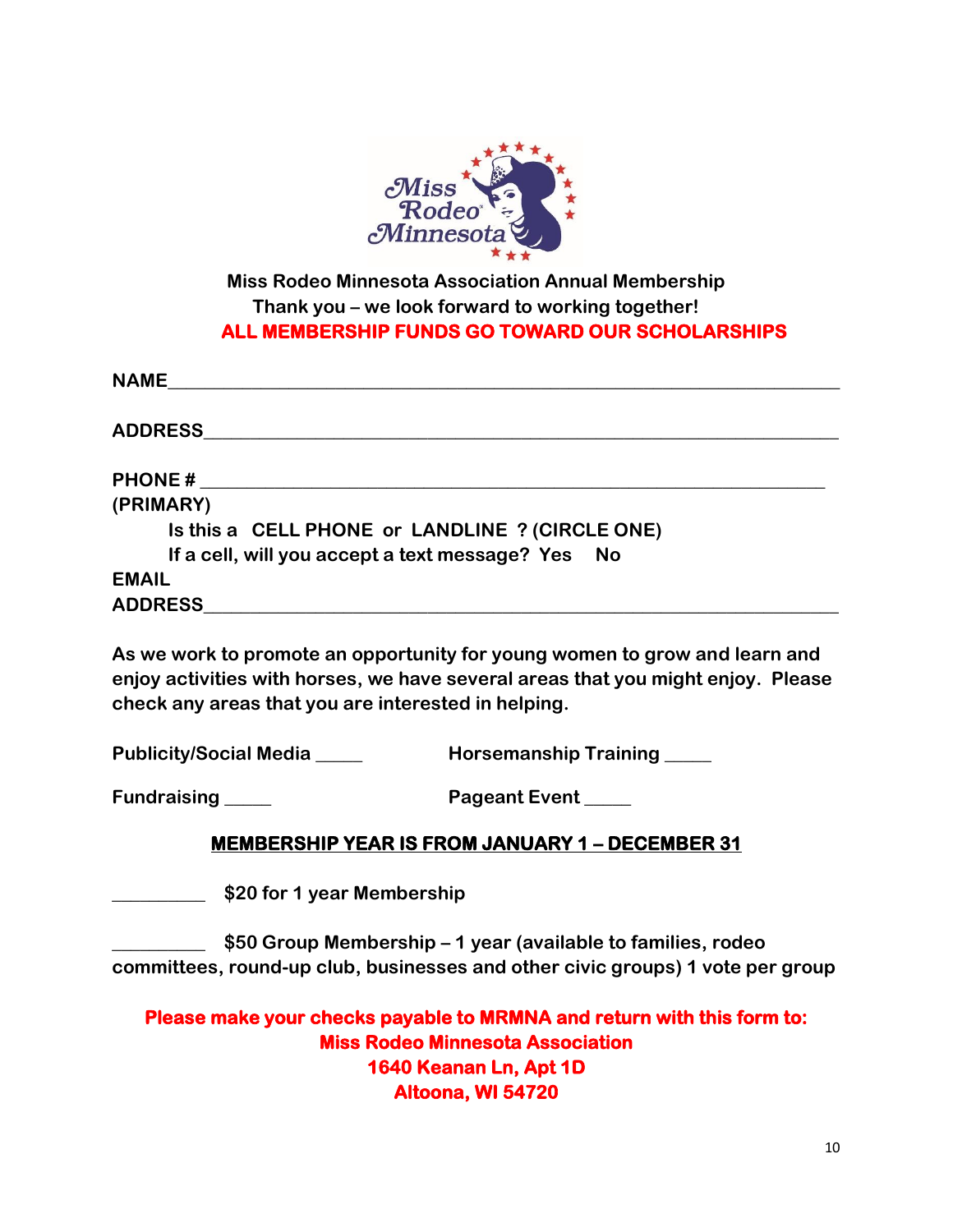# Miss Rodeo Minnesota Sponsor Agreement

The organization hereby agrees to sponsor Miss Rodeo Minnesota as described in the Sponsor Levels, a copy of which is attached and is incorporated herein by this reference.

The Sponsor agrees to provide the Miss Rodeo Minnesota Association the following in-kind services and/or pay the following fees:

#### **Cash Sponsor**

- Diamond Sponsor: \$2,500+
- Platinum Sponsor: \$1,000 \$2,499
- Gold Sponsor: \$500 \$999
- Silver Sponsor: \$250 \$499
- Bronze Sponsor: \$100 \$249

### **In-Kind Services/Product**

- Diamond Sponsor: \$2,500+
- Platinum Sponsor: \$1,000 \$2,499
- Gold Sponsor: \$500 \$999
- Silver Sponsor: \$250 \$499
- Bronze Sponsor: \$100 \$249

Miss Rodeo Minnesota Association will provide Sponsor with the benefits described in the Sponsor Levels. The Miss Rodeo Minnesota Association may adjust such benefits, substitute benefits, or provide other benefits with the approval of the Sponsor.

### **Payment:**

All donations should be made payable to: Miss Rodeo Minnesota Association. All sponsors will receive confirmation of donation/goods received via an official receipt, within 30 days of payment.

### **Limitation of Sponsorship:**

Unless otherwise provided, the cash or services and the Sponsor benefits described in this agreement are related solely to a single calendar year.

#### **License and Usage:**

Sponsor hereby grants the Miss Rodeo Minnesota Association a limited, non-exclusive license to use Sponsor's trade names, trademarks, service marks and other business information related to business recognition (website, social media links, etc.).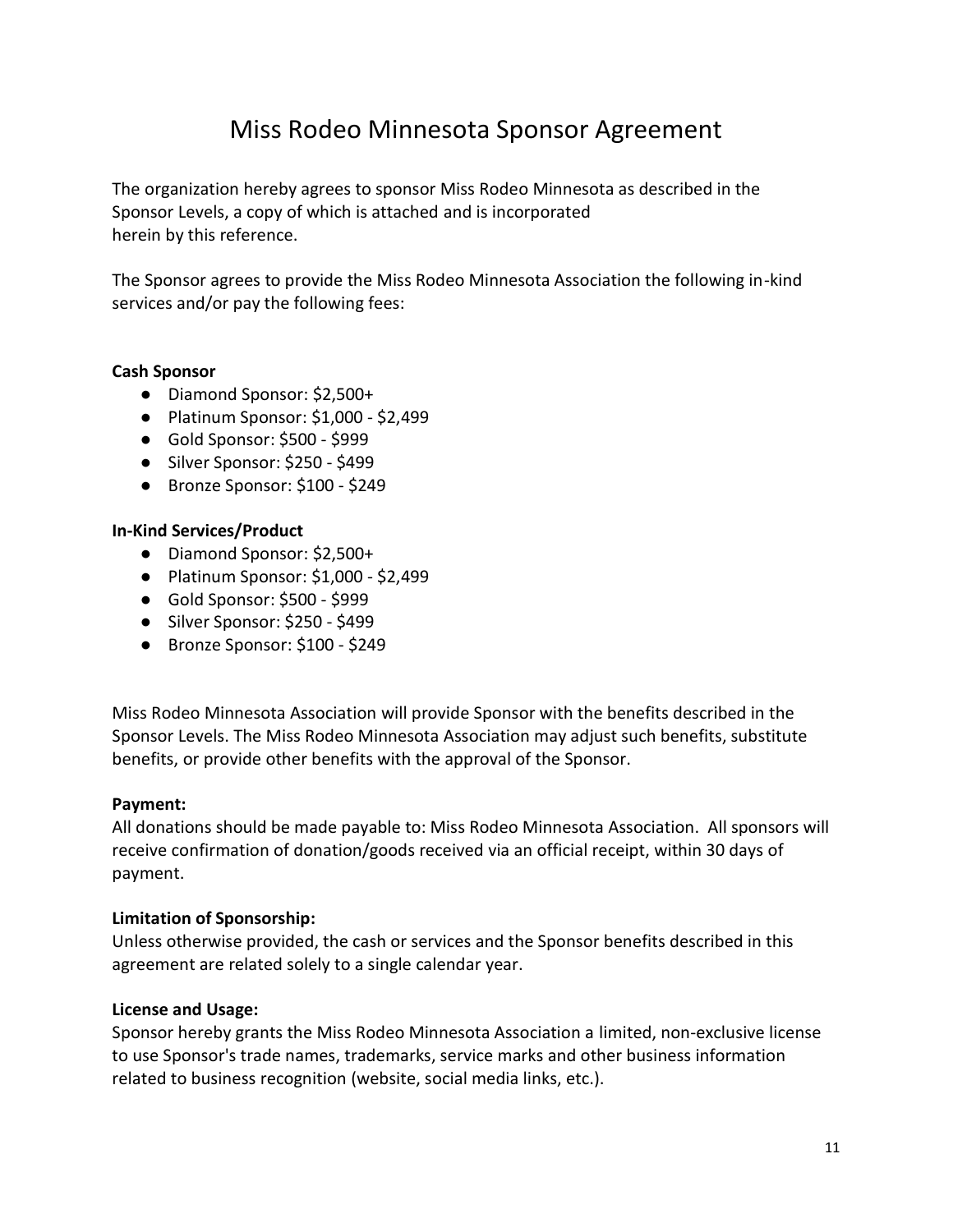### **Sponsor Understandings:**

Sponsor understands as follows: the dollar values set forth in the Sponsor Levels are estimates and are based upon general sponsorship information available to the Miss Rodeo Minnesota Association. No portion of the sponsorship cash payment or in-kind services are subject to being refunded for any reason except as provided herein. Sponsorships are not exclusive unless otherwise set forth in the Sponsor Levels.

### **Termination:**

The Miss Rodeo Minnesota Association may terminate this contract on 30 days written notice. In the event of termination for any reason other than failure to provide contracted fees or services, the Miss Rodeo Minnesota Association may substitute an event with equivalent benefits with the approval of the Sponsor or shall refund any cash fee received from Sponsor. The Sponsor shall not terminate this agreement without the approval of Miss Rodeo Minnesota Association.

#### **Amendments:**

This agreement may be amended only by a written agreement executed by both parties.

|                                     | _Dated: ____________________ |
|-------------------------------------|------------------------------|
| <b>Sponsor Contact Information:</b> |                              |
|                                     |                              |
|                                     |                              |
|                                     |                              |
|                                     |                              |